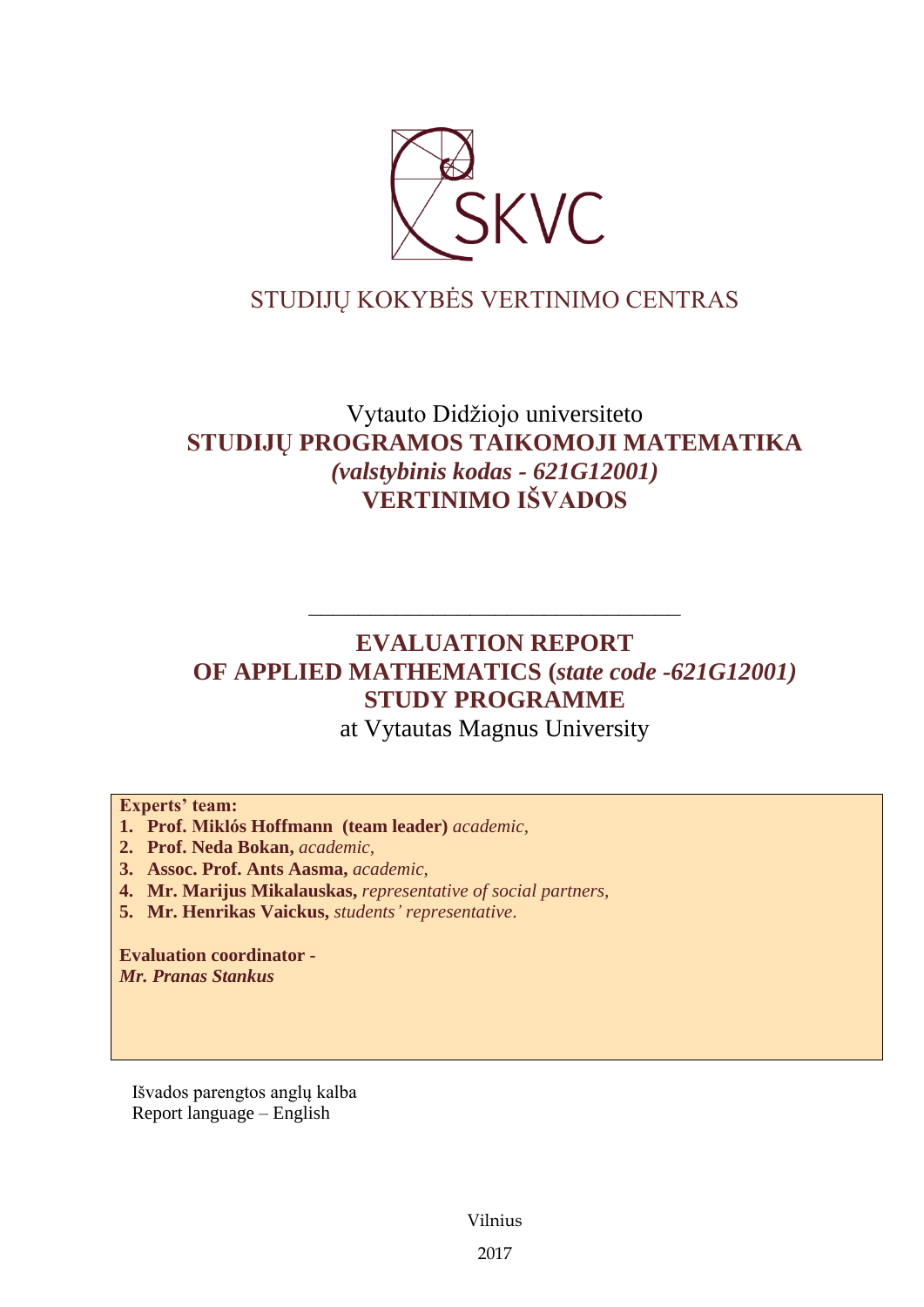| Studijų programos pavadinimas                           | Taikomoji matematika    |
|---------------------------------------------------------|-------------------------|
| Valstybinis kodas                                       | 621G12001               |
| Studijų sritis                                          | Fiziniai mokslai        |
| Studijų kryptis                                         | Matematika              |
| Studijų programos rūšis                                 | Universitetinė studijos |
| Studijų pakopa                                          | Antroji                 |
| Studijų forma (trukmė metais)                           | Nuolatinė (2)           |
| Studijų programos apimtis kreditais                     | 120                     |
| Suteikiamas laipsnis ir (ar) profesinė<br>kvalifikacija | Matematikos magistras   |
| Studijų programos įregistravimo data                    | 1997-06-04              |

# **DUOMENYS APIE ĮVERTINTĄ PROGRAMĄ**

# **INFORMATION ON EVALUATED STUDY PROGRAMME**

–––––––––––––––––––––––––––––––

| Title of the study programme.                          | <b>Applied mathematics</b>   |
|--------------------------------------------------------|------------------------------|
| State code                                             | 621G12001                    |
| Study area                                             | Physical sciences            |
| Study field                                            | <b>Mathematics</b>           |
| Type of the study programme                            | <b>University Studies</b>    |
| Study cycle                                            | Second                       |
| Study mode (length in years)                           | Full-time $(2)$              |
| Volume of the study programme in credits               | 120                          |
| Degree and (or) professional qualifications<br>awarded | <b>Master of Mathematics</b> |
| Date of registration of the study programme            | 1997-06-04                   |

© Studijų kokybės vertinimo centras

The Centre for Quality Assessment in Higher Education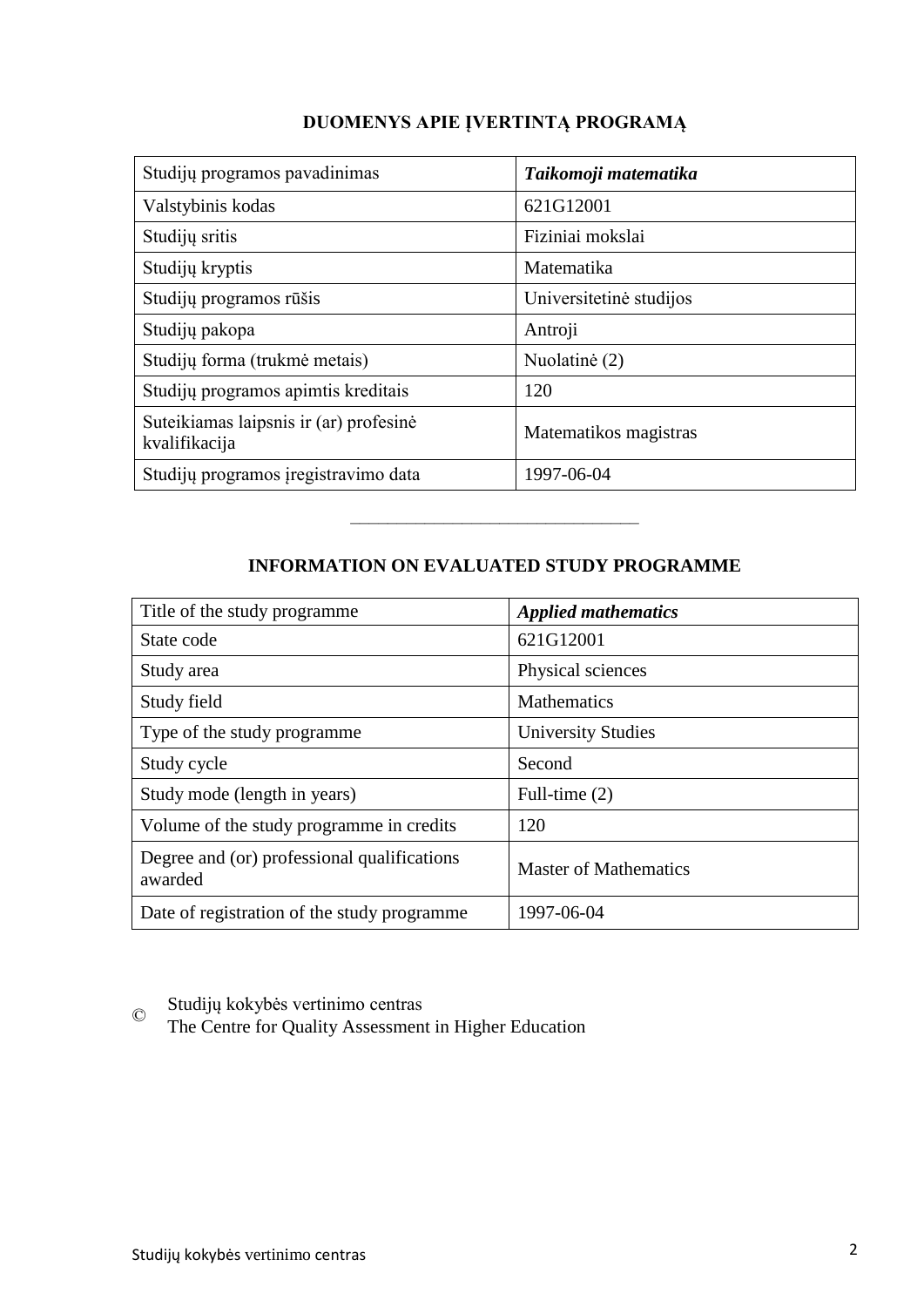# **CONTENTS**

| 1.1.                                                                      |  |
|---------------------------------------------------------------------------|--|
| 1.2.                                                                      |  |
| Background of the HEI/Faculty/Study field/ Additional information<br>1.3. |  |
| 1.4.                                                                      |  |
|                                                                           |  |
|                                                                           |  |
|                                                                           |  |
|                                                                           |  |
|                                                                           |  |
|                                                                           |  |
|                                                                           |  |
|                                                                           |  |
|                                                                           |  |
|                                                                           |  |
|                                                                           |  |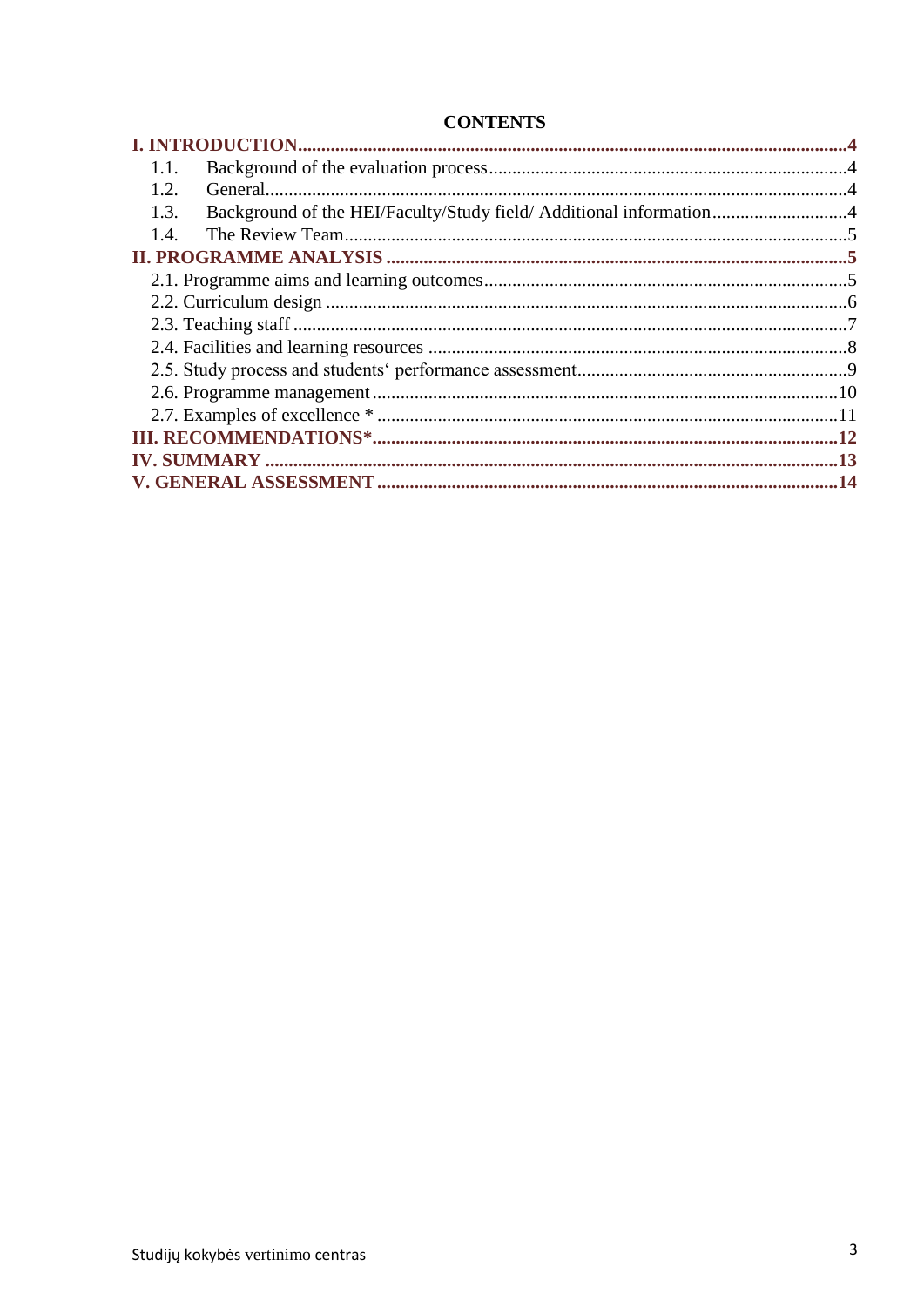#### <span id="page-3-0"></span>I. INTRODUCTION

#### <span id="page-3-1"></span>**1.1. Background of the evaluation process**

The evaluation of on-going study programmes is based on the **Methodology for evaluation of Higher Education study programmes,** approved by Order No 1-01-162 of 20 December 2010 of the Director of the Centre for Quality Assessment in Higher Education (hereafter – SKVC).

The evaluation is intended to help higher education institutions to constantly improve their study programmes and to inform the public about the quality of studies.

The evaluation process consists of the main following stages: *1) self-evaluation and selfevaluation report prepared by Higher Education Institution (hereafter – HEI); 2) visit of the review team at the higher education institution; 3) production of the evaluation report by the review team and its publication; 4) follow-up activities.* 

On the basis of external evaluation report of the study programme SKVC takes a decision to accredit study programme either for 6 years or for 3 years. If the programme evaluation is negative such a programme is not accredited.

The programme is **accredited for 6 years** if all evaluation areas are evaluated as "very good" (4 points) or "good" (3 points).

The programme is **accredited for 3 years** if none of the areas was evaluated as "unsatisfactory" (1 point) and at least one evaluation area was evaluated as "satisfactory" (2 points).

The programme **is not accredited** if at least one of evaluation areas was evaluated as "unsatisfactory" (1 point).

#### <span id="page-3-2"></span>**1.2. General**

The Application documentation submitted by the HEI follows the outline recommended by the SKVC. Along with the self-evaluation report and annexes, the following additional documents have been provided by the HEI before, during and/or after the site-visit:

| NO. | Name of the document |
|-----|----------------------|
|     |                      |
|     |                      |

#### <span id="page-3-3"></span>**1.3. Background of the HEI/Faculty/Study field/ Additional information**

The Applied Mathematics Master Programme in the field of Mathematics is carried out by the Department of Mathematics and Statistics, and the Department of Applied Informatics in the Faculty of Informatics at Vytautas Magnus University. The Expert Team visited the Faculty on May 11 th. First, the Expert Team met the administrative staff of the Faculty. Next, at the meeting with staff members responsible for preparation of the Self-assessment report the Expert Team was given answers to the questions concerning less covered in the Self-assessment report issues. After that, a meeting with members of teaching staff took place. The Expert Team had possibility to observe various study support services (class rooms, computer services, library), as well as to familiarize with students' final thesis work. The Expert Team conducted also interviews with students. The Expert Team was familiarized with students' attitude towards the study programme. The meeting was carried out in an active and constructive atmosphere. The students expressed positive as well as critical opinions about the programme. In the following, the findings of the Expert Team are outlined. The Self-assessment report submitted by the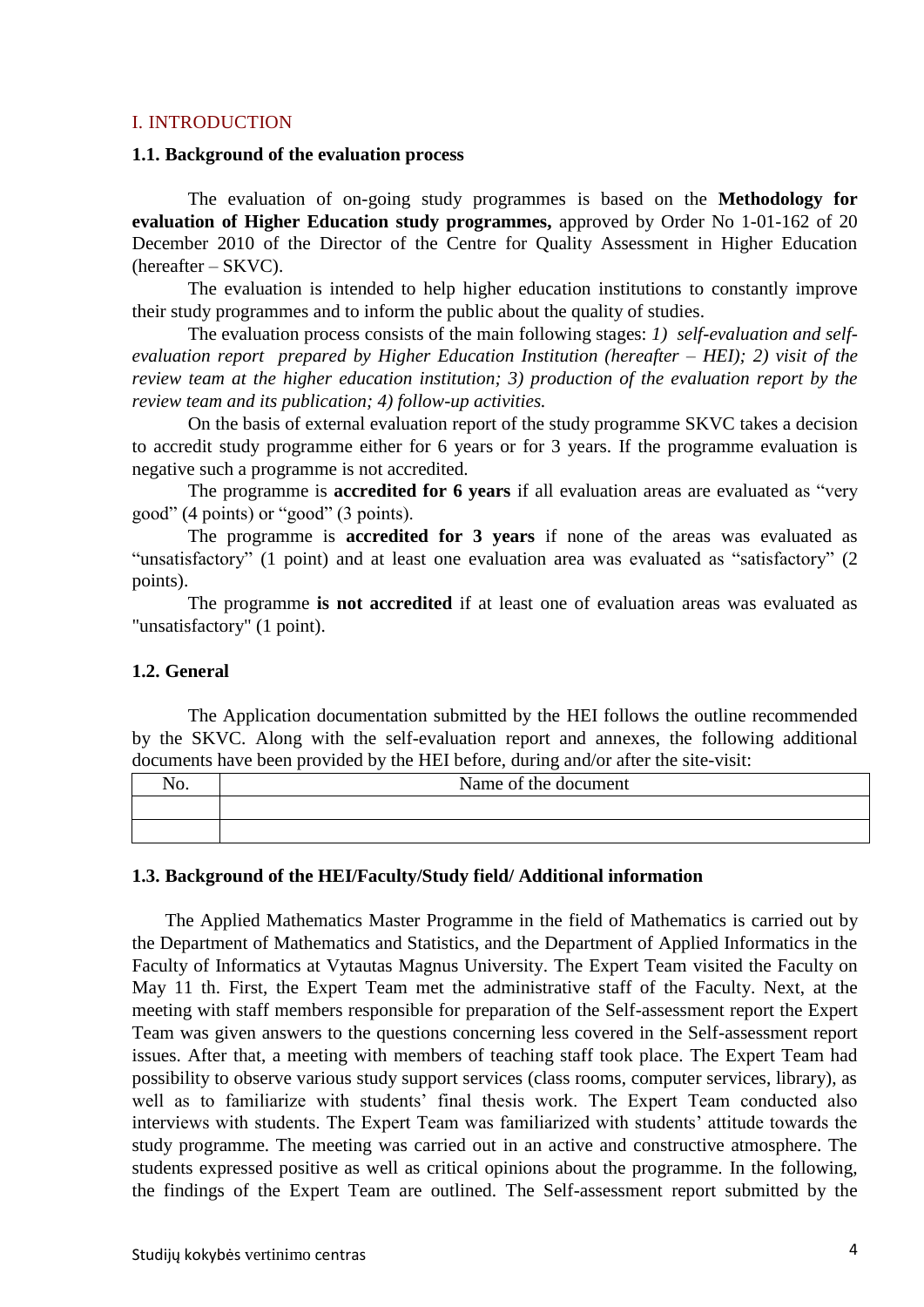Faculty, the observations made at the time of the visit, and the supplementary material received during the visit form the basis of these assessments.

## <span id="page-4-0"></span>**1.4. The Review Team**

The review team was completed according *Description of experts' recruitment*, approved by order No. V-41 of Acting Director of the Centre for Quality Assessment in Higher Education. The Review Visit to HEI was conducted by the team on *11 May, 2017.*

- **1. Prof. Miklós Hoffmann (team leader),** *Full Professor, Head of institute of mathematics and Computer Science, Eszterhazy Karoly University, Hungary;*
- **2. Prof. Neda Bokan,** *Former Professor of the University of Belgrade, Serbia;*
- **3. Assoc. Prof. Ants Aasma,** *Associate Professor, Department of Mathematics and Finance , Tallinn University, Estonia;*
- 4. **Mr. Marijus Mikalauskas,** *CEO of insurance company "Būsto paskolų draudimas";*
- <span id="page-4-1"></span>**5. Mr. Henrikas Vaickus,** *student of Vilnius University study programme Physics of Energy.*

**Evaluation coordinator – Mr. Pranas Stankus.**

# II. PROGRAMME ANALYSIS

## <span id="page-4-2"></span>**2.1. Programme aims and learning outcomes**

The Applied Mathematics Master Programme in the field of Mathematics is carried out by the Department of Mathematics and Statistics, and the Department of Applied Informatics in the Faculty of Informatics at Vytautas Magnus University. The declared programme objectives and implementation are clearly defined and fully in line with European and Lithuanian higher education recommendations, standards and legal requirements. The objectives perfectly fit the mission, operational objectives and strategy of the Vytautas Magnus University. The needs analysis presented in self evaluation report is realistic and convincing. The title of the programme *Applied Mathematics* well reflects the goals of the programme. The degree awarded is "Master of Mathematics" instead of Master of Applied Mathematics, but the review team acknowledges the fact that this is due to national legislations, which are currently under revision.

The Master is aiming at improving student's competences gained during the first cycle study programmes, focusing on systems risk and reliability analysis, data analysis, mathematical modelling and mathematics applications, as it is stated in the Programme description. The review team founds these objectives realistic and well included in the overall programme structure.

Learning outcomes of the Programme are well presented in the SER, and are publicly announced, which is an asset, although not available in the main English website of the University **<http://www.vdu.lt/en/study/program/search/>**. The issue was introduced during the first meeting with administration and it was taken care. The objectives correspond with Dublin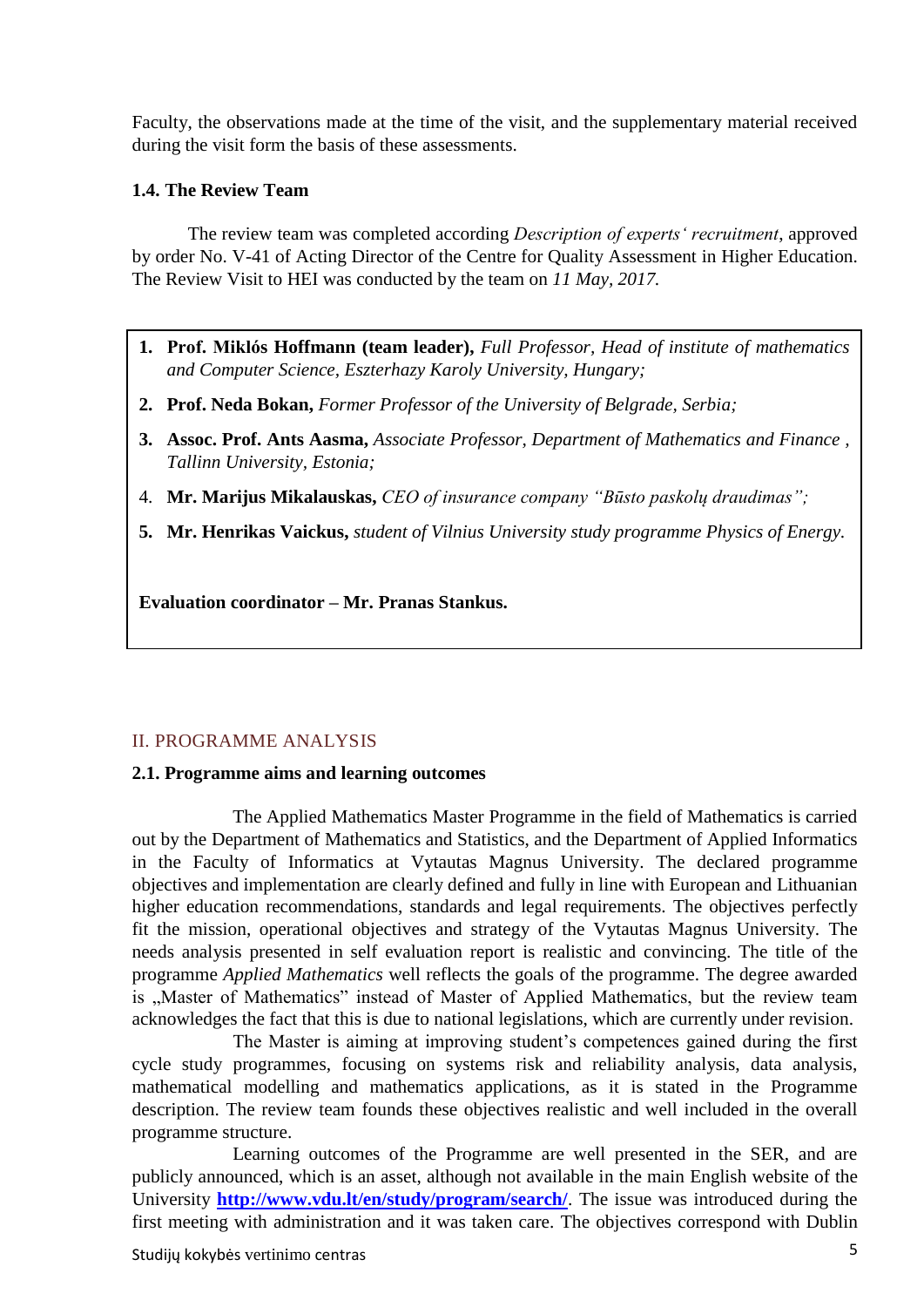descriptors and cover scientific and soft skills as well. According to the formulated learning outcomes of the Programme students are supposed to know, interpret and explain the theoretical concepts of applicable mathematical methods, have skills for systems risk and reliability analysis, data analysis, mathematical modelling, development of mathematical models, understand and interpret new forms of IT-supported collaboration and management. The learning outcomes are well assigned with courses, which is credible.

There are two parts in this Programme: after finishing the core subjects one can choose elective courses, which helps student to further specialize the gain knowledge. The description of the Programme should make clear distinction between learning outcomes gained by core subjects and by elective courses. A presentation could be more clearly declared and summarized what learning outcomes can be gained through the core part and what further outcomes can be obtained by the elective courses. Beside the degree awarded, a diploma supplement with the description of the elective courses is attached to the diploma, which is an asset in this regard.

To summarise the review team found the learning outcomes and the main programme aim very well formulated and seemlesly integrated in the programme structure which is an asset.

#### <span id="page-5-0"></span>**2.2. Curriculum design**

The master degree study programme Applied Mathematics is in line with the Lithuanian legal acts regulating the structure of study programme. The structure and volume of this study programme corresponds to the General Requirements for Master's Degree Study Programmes, the order of the Minister of Education and Science of the Republic of Lithuania, No. V-826, and other legislative requirements. It has full time 2 years for. The study programme scope is of 120 ECTS. The core and compulsory subjects of the study field make 48 ECTS. In order to provide students with the possibilities of deepening their knowledge in fields of mathematical methods application (e.g. signal processing and recognition, neural networks, economics, business, etc) and IT study subjects, the elective study subjects are envisaged. For optional courses 24 ECTS are given. Three research projects No. 1,2,3 (18 ECTS) are foreseen in the programme for research working abilities training. For Final Degree project preparation and its defence are allocated 30 ECTS. Number of subjects taught per semester is 5 and each subject is of 6 ECTS. Such programme structure and indicated number of credits is appropriate for students to achieve successfully the objectives of the studies.

The Programme is designed to meet the demand of professionals with skills in risk and reliability analysis and in data analysis. This is realized by the Programme structure consisting of compulsory subjects that cover a broad list of topics important to above-mentioned fields and by groups of elective subjects. The compulsory study subjects of the Programme include eight Applied Mathematics study subjects: Queuing Theory, Econometrics, Applications of Differential Equations, Operations Research, Sample Theory, Risk and Reliability Analysis, Dynamical Systems, Probabilistic Distributions in Statistics.

Subjects of study (modules) are taught in a consistent manner. The frame of subjects description has been well prepared. It involves all details (prerequisites, course learning outcomes, programme learning outcomes, teaching/learning methods, assessment methods, etc.) However, analyzing subjects description in SER, Annex 2, the review team has discovered some areas of improvement. For example: prerequisites for the subject Data Visualization are basic knowledge of mathematics (it is not clear/ specific enough what it means); there does not exist knowledge of some programming language, some projection methods, etc. The aim of subject Dynamical Systems is to develop understanding in dynamical systems (the same as the subject title); the aim of the subject Probabilistic Distributions in Statistics is to provide understanding of probabilistic distributions in statistics, etc. Short course annotation of the subject Dynamical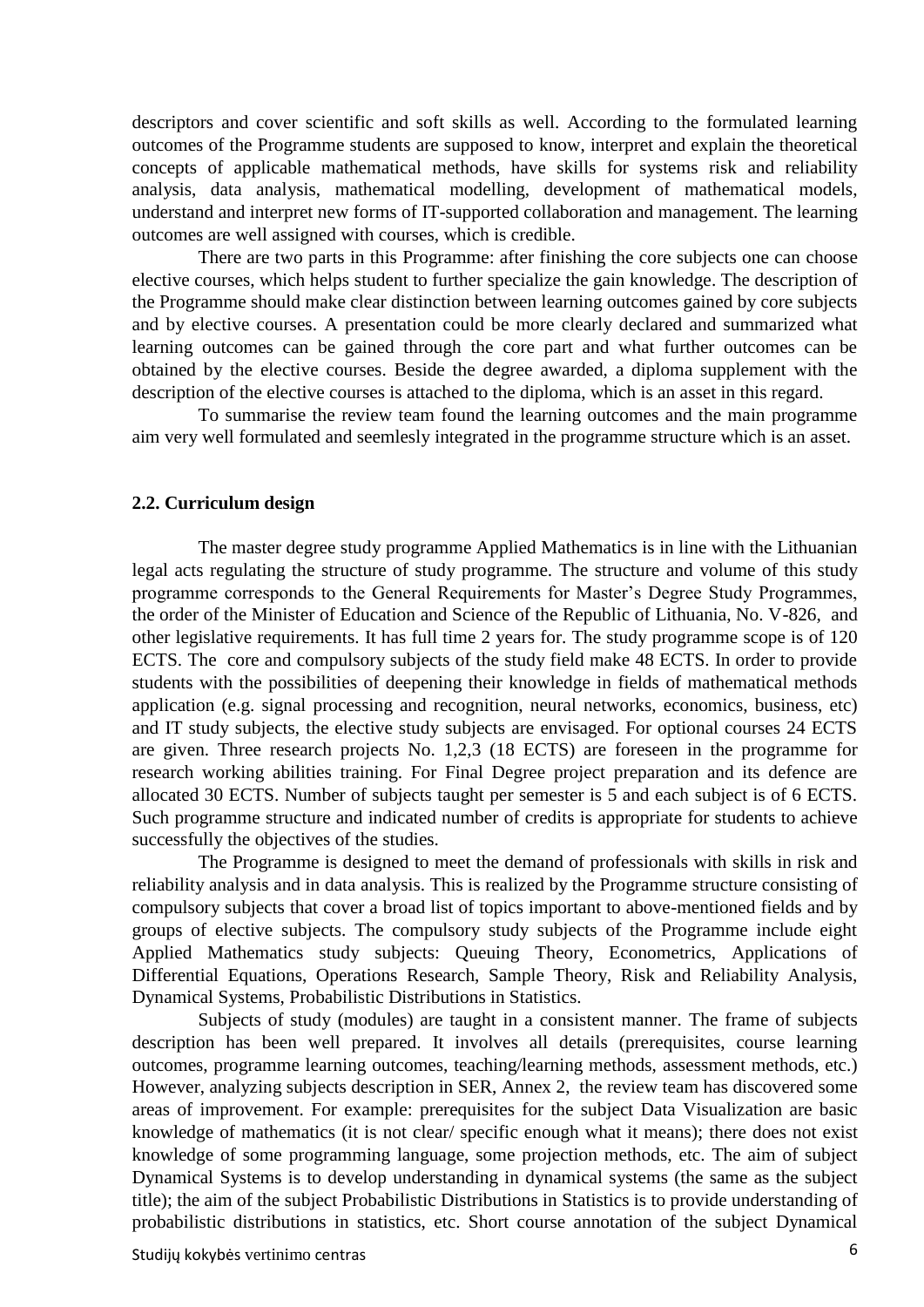Systems consists Fractals and fractals dimensions. But in the content does not exist this theme explicitly. Analyzing some themes in subjects (e.g. Linear programming models. Simplex models in Operational Research; different data visualization methods for simple and multidimensional (big) data, starting from simple line, bar, box and other plots, and moving to trees, graphs and projection techniques in the subject Data Visualization). The review team concludes that understanding of these themes need a deeper knowledge of geometry of ndimensional spaces.

Teaching/learning methods as well as assessment methods are well chosen including classical way and new ones: homework tasks with analyzing and discussion using team work, its presentation, etc. (e.g. Data Visualisation subject). During the meeting with students the review team learned that students develop scientific research abilities in projects whose leaders are teaching staff of VDU or researchers from Institute of Energy Safety. Students succeed to publish their results in the scientific journals. They are encouraged to be interested in the research by teaching staff and social partners organizing meetings to discuss problems and students' results. Alumni representatives informed the review team that they acquired very good theoretical background and software skills. Graduates emphasized need for more applied mathematics.

Social partners informed the review team that they cooperate with VDU in various fields, but especially emphasized good cooperation in proposing master degree thesis themes, participating in assessment commissions of thesis, recommending new important subjects, etc. They pointed out also graduates of this study programme are well prepared for all work challenges in their companies and research institutes, including enlargement in their education.

The review team also concluded that several important actions in order to respond the recommendation in the previous evaluation report as well as graduates opinion have been successfully realized. E.g. study subjects: Asymptotic Methods in Probability Theory, Numerical Methods for Nonlinear Problems, Experiment Design, Applied Stochastic Processes have been replaced with Applications of Differential Equations, Operations Research, Sample Theory, Probabilistic Distributions in Statistics. (more details one can find in SER, p.12).

Consequently, the review team concludes content of subjects (modules) and study methods enable to achieve the intended learning outcomes. The content of the programme correspond to the latest academic and technological achievements. The part of the curriculum related to the subjects on risk and reliability analysis is unique in the context of similar Master's programmes in Lithuania.

#### <span id="page-6-0"></span>**2.3. Teaching staff**

In total there are 19 lecturers affiliated with the Programme; 12 lecturers are full time and 7 not full time employees at VDU, there are 11 professors and 5 associate professors. Comparing with the previous evaluation period there are big changes: during the 2012-2016 period 9 teachers have left the Programme and 8 new teachers have joined the Programme, the main reason being restructuring of the Programme. Three of the teachers are over 65 years old and within the next few years need replacement. However, VDU has a contingency plan for their replacement in the future, as their former students with the same research interest and necessary qualification are already affiliated. This is a very positive development.

The vast majority (95%) of lecturers teaching mathematical disciplines have doctor degree in mathematics (no less than 80% required). 80% of all subjects are taught by professors (no less than 20% required). The legal requiement therefore are well met.

The Programme to a great extent corresponds to the research interests of the teaching staff. The research areas are mathematical modelling, systems' reliability and risk modelling, analysis and evaluation, the applications of probability theory in practice, uncertainty and sensitivity analysis, categorical data analysis, sparse data analysis, statistical linguistics, and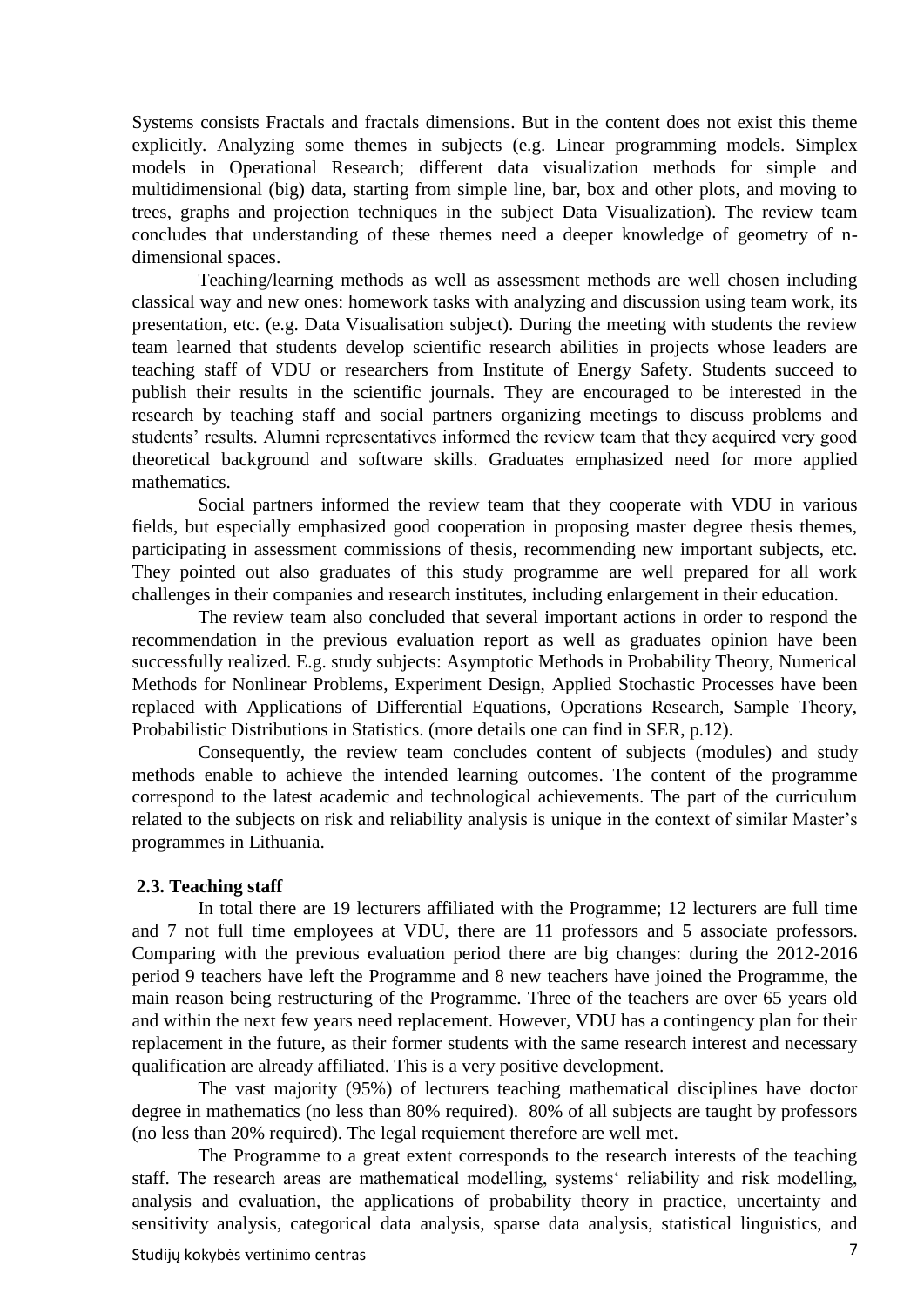applied statistics, application of statistical methods in medicine, biology and genetics, directional statistics, multidimensional theorems in probability theory, mathematical statistics, statistical data analysis, Monte Carlo method in nonlinearity simulation, analytical and probabilistic number theory, differential equations and numerical methods, inverse problems, quant mechanical methods, studies of ICT infrastructure development, studies of design and implementation of IS in organizations, standard making processes in the field of ICT, studies of technology innovation, signal processing, learning (including neuronal) systems, neuronal system modelling, applications of the principles in robotics, statistical and machine learning, language technologies and scientific infrastructure, data mining and natural language processing.

89% of courses are taught by teachers, who perform research in the field of taught subject (no less than 80% required). Some external lecturers from other academic institutions and industry are invited for certain courses, mainly ellective ones.

During the assessment period, the essential part of teaching staff participated in various activities to raise their teaching skills in research and development of taught disciplines. A substantial number of teachers participate in the LLP/Erasmus programme or use other possibilities for academic mobility (yearly average of 42%). In the period of 2012-2016, the teachers of the Programme participated in 43 national and 31 international projects. Seminars, covering different research and practical aspects in mathematics, business and applied informatics are constantly organized by VDU, where researchers and industry specialists from different Lithuanian and foreign universities share their research interests. In the period of 2012- 2016, around 50 lectures, seminars and lecture cycles were organized at VDU, with speakers coming from VDU, other Lithuanian universities and companies, guests from abroad.

Summarizing, the qualifications of the current academic staff is very good for achieving all the aims and learning outcomes set for the Programme, and surely meet the legal requirements.

#### <span id="page-7-0"></span>**2.4. Facilities and learning resources**

The Faculty of Informatics has a sufficient number of classrooms and laboratories for the study Programme. The same material resources are used by bachelor programme in Mathematics. The premises used by the studies are adequate both as to the size and as to the quality. The academic premises generally conform to the requirements of occupational safety and hygiene. Regarding smaller sizes of students in master programme the classrooms are more suitable for group work.

All teaching workplaces are equipped in appropriate level: the life-cycle of computers in computer classes is approx. 4–5 years, equipped by video - audio equipment and large blackboards suitable for teaching mathematics. Additionally, 2 classrooms are equipped with professional distance learning and conferencing equipment. Seven specialized laboratories and one centre are supporting the study process and research work. Classrooms, computer classes and main public areas in the faculty and other VDU buildings are covered with wi-fi connectivity. The various software and programming tools used in the learning process are adequate and sufficient. During the visit students did not express any complaints regarding the material resources.

The teaching materials and accessibility to the students are suitable. Moodle learning environment is used for this purpose. All study subjects are supported by electronic teaching material, either using Moodle enviroment, or material from e-book and e-textbook collections accessible via VDU library. In addition, VDU being a part of Lithuanian Research Library Consortium [\(http://www.lmba.lt\)](http://www.lmba.lt/) , has an access not only to the databases of scientific articles,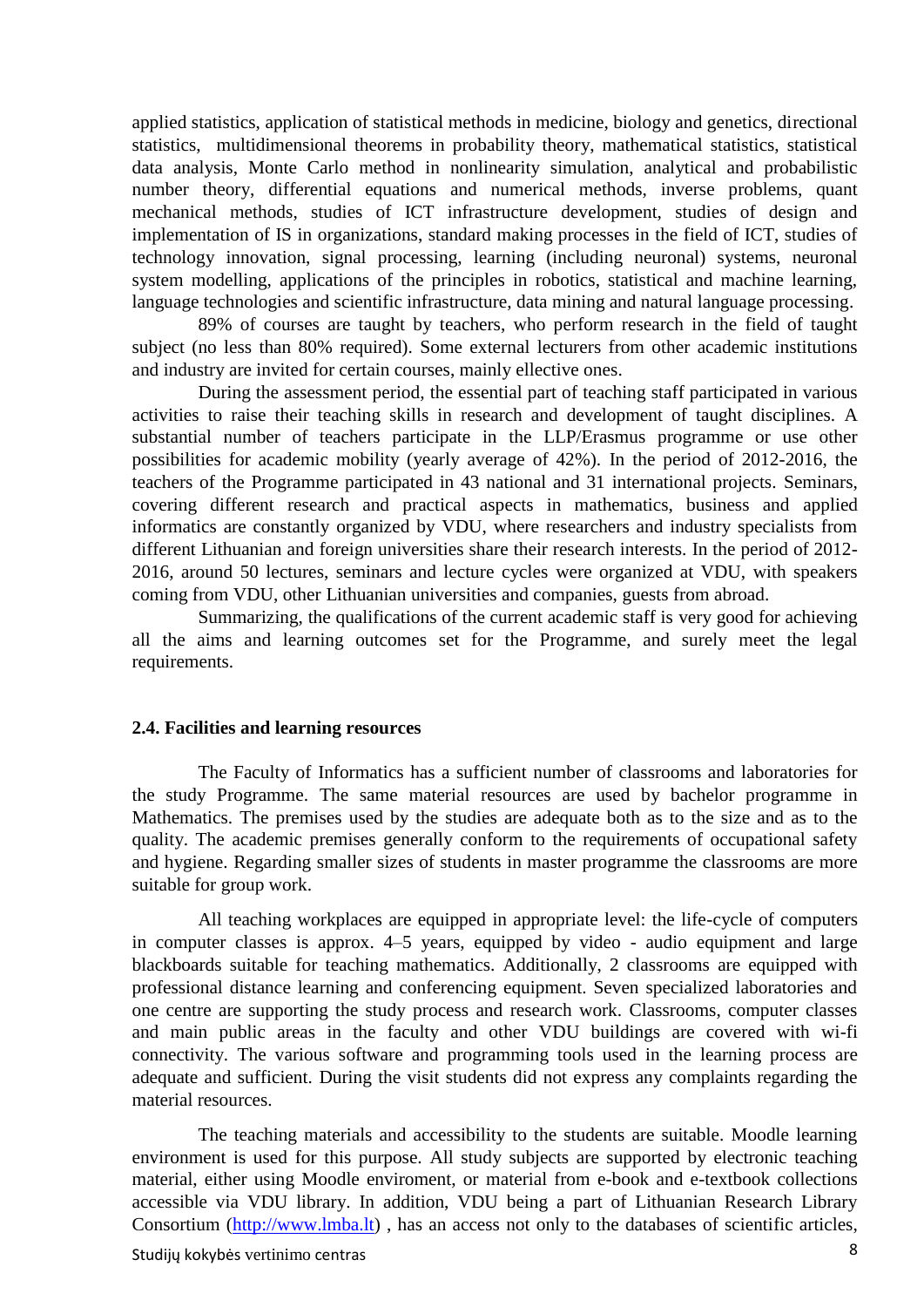but also a capability to access e-books and e-textbooks (e.g. Springer Ebooks Collections [http://link.springer.com/\)](http://link.springer.com/). The reading room in the faculty presents most usefull literature as well as the mainly used scientific databases. Students mostly use scientific database resources which are extensive. Finaly students did not express any comments relating to improvement of literature or lack of it. However the review team advice to continue devoloping facilities. The laboratory space with virtual reality, 3d printing and other equipment can be considered as one of the ares worth developing.

There is no obligatory internship in the program. Student's voluntary can use the Erasmus+ program for summer practice or they can participate individually in Lithuanian Research Council organized competitions for students' scientific practice.

#### <span id="page-8-0"></span>**2.5. Study process and students' performance assessment**

The admission to the programme is organised by the University. All entrance requirements and procedures are clear and public in VDU internet page. Graduates of other programmes, possessing a degree in related branches (mentioned in the SER), can participate in the contest after finishing a special individually tailored supplementary study programme. The competitive mark consist of an average of all exam marks in the Bachelor's diploma (30% of the mark), an average of all speciality subjects in Bachelor's diploma (60% of the mark) and a mark of the Bachelor's thesis (10% of the mark). A motivation check or scientific research achievements are not included, which is typical for other universities. The total number of admitted students is consistent during last 5 years and balance around 10. The highest scores of admitted students are very high, but slightly decreasing annually (from 9,91 in 2012 to 8,83 in 2016). The statistics of admitted students' average scores shows, that programme attracts students with good results. The rate of students graduated on time is good for postgraduate studies' programme, it is increasing yearly and reached 80% last year. Overall, the admission criteria and process is consistent, transparent and well-founded.

The studies seems to be flexible and liberal, orientated to the students' needs with possibility to choose a part of studies' subjects, individual study plans. Students are introduced to each subject of the programme at the first lecture, consequently, important academic information is spread. There is a well-developed feedback system between students and lecturers, both in formal and informal ways. In conclusion, organisation of the study process is progressive, it ensures proper implementation of the programme and achievement of the intended learning outcomes.

Students are encouraged to take part in scientific research. First of all, students are encouraged to learn to make reasoned decisions, analyse and assess their research during research projects and other homework. Students are also encouraged to participate and present their research works at joint conference by Vytautas Magnus University, Vilnius University and Kaunas University of Technology as well as in other scientific events. Students have plenty of information about possibilities of deeper scientific research. Students with high scientific achievements may get scholarships or employment in laboratories of the University. Students of the programme writes a lot of scientific papers (approximately 17 per year). To conclude, students' encouragement and their participation in scientific activities are well developed.

Students are provided with possibility to take part in mobility programs. It is indicated by relatively high academic mobility of students (5-7% of them participates in mobility programs). Moreover, the lecturers of the programme demonstrate very high academic mobility too (36% of them work on short time basis abroad every year). However, students noticed, that still there is a lack of information about mobility programs.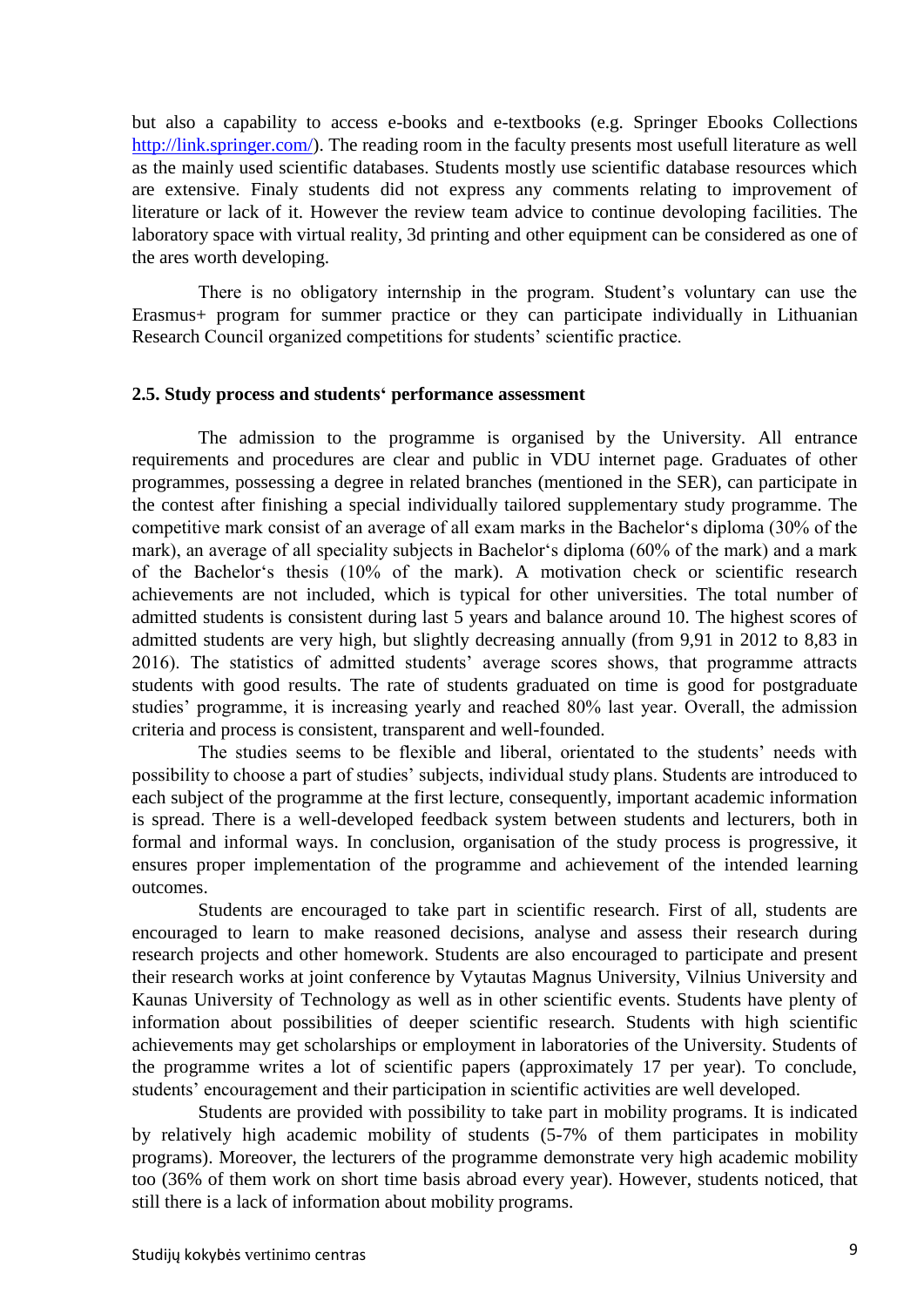The University emphasises the importance of understanding and cooperation between students and teachers, based on liberal values. The University supports academic information through different sources, in use of virtual communication tools. Consultations in study-related issues are granted, a great development is possibility of communication through on-line forms.

Students of the programme are granted with carrier planning, consultations. An active Career Centre's, Alumni members' and staff of Faculty effort should provide appropriate career support for students. 65% of the interested students of the faculty get dormitory placements, whereas the aim should be a complete fulfil of the need. According to the SER, University provides suitable psychological support, an ability to practise sports, Students' Representative Council represents interests of the students.

The system of assessing student achievements is clear, public and appropriate to assess the learning outcomes. The SER states, that assessment criteria for each study subject correspond to the learning outcomes, in addition, are matched with general outcomes for the programme. This is in fact true. The system of assessment and requirements are clearly described in internal regulations, students are introduced to them at the first lecture of the subject, as well as with other important information of subject's evaluation. All regulations and criteria are public and can be accessed in a several sources. The final mark consist of mid-term exam, practical work or other intermediate assessment and the exam. In this way, more objective and to outcomes related assessment is guaranteed. The appellation of exam's results are foreseen. The Master's Thesis is mentioned as the most important proof of the student's qualification, which should reveal the knowledge of theories, methods, and techniques, the application of them in practice. The list of 2012-2016 thesis and marks of them shows, that these outcomes are reached.

A high graduates' employment rate reveals, that professional activities of the majority of programme graduates correspond to the expectations of programme operators and employers. It was noticed, that there is a good communication between University and social partners as well as alumni. That should guarantee, that programme will develop correctly and correspond to the needs of employers in the future. The direction of improvement - employers expects graduates to be more oriented to application of knowledge, if it is possible.

The University organises data collection about graduates' tendencies of the employment from labour exchange, alumni and students' surveys, which shows that University tries to fulfil the expectations of employers, as well as the need of the labour market to correspond to the state economic, social and cultural needs.

The University develops various means to ensure academic honesty. The prevention of unfair behaviour is ensured by regulations, lecturers supervise the exams in order to prevent the usage of information sources during exams, laboratory assignments are defended and finally, all final projects are checked with anti-plagiarism software. In addition students may be involved in the process of academic dishonesty detection, results of assessments and final thesis are analysed in the end of semesters. Eventually, in all known cases of academic dishonesty strict punishments were used. To conclude, the University makes serious efforts to guarantee fair learning environment.

Students are provided opportunities to make complaints and lodge appeals in accordance with clear, public and transparent procedures. Processes of complaints and appeals submission are clearly defined by internal regulations in all spheres of studies. They are considered by a competent group of commissioners. Students' representatives take part in these commissions in order to express students' opinion and improve studies quality. Students' opinion about their side representation is good, their noticed problems are usually fluently solved.

#### <span id="page-9-0"></span>**2.6. Programme management**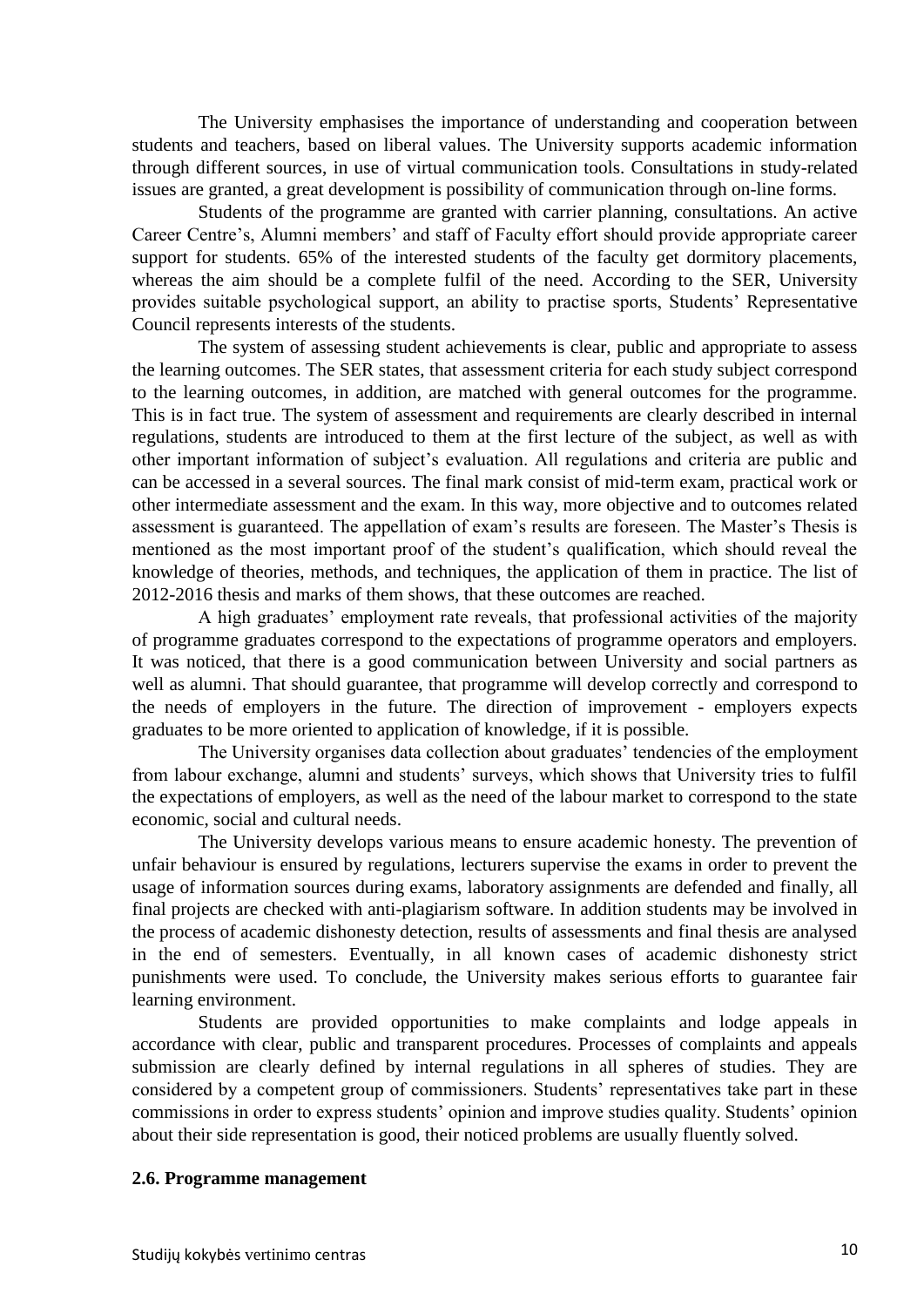The study programme management is conducted by Study Programme Committee (SPC). The SPC includes qualified and experienced teachers, students and representatives of social partners, external experts and alumni. Administrating units, participating in the implementation of the Master Programme are: Department of Mathematics and Statistics, Dean of the Faculty of Informatics and the Faculty Board. The SPC organizes planning, quality assessment and changes in the Programme, Faculty Dean, Faculty Board as well as the University Academic Commission of the Physical Sciences approve them and the responsible Departments control and execute through an appointed Programme coordinator.

The internal quality assurance measures are effective, it is also supported by statistical data. The internal study programme quality evaluation process is continuous (SPC performs Programme analysis in every spring semester, collects and analyses Programme quality related information from students, teachers, social partners and alumni. Detailed self-assessment have been organized at least once in three years, evaluating the Programme goals and purpose, Programme needs, pursued study results, Programme structure and contents, study organization processes, the dynamics of student number, academic personnel and other Programme related resources. Student opinion is delivered by student representatives in the SPC, after organizing corresponding discussions with the Programme students, via student surveys, or via direct communication to the teachers and Programme coordinator.

Student's and teacher's feedback on teaching quality and the utilization of the obtained results for teacher professional development and attestation, as well as for teaching quality improvement ir regularly collected. Also electronic teaching quality surveys are conducted. Students are invited to fill-out electronic surveys for each study subject every semester. Survey results are summarized in the Department of Studies and provided to the corresponding departments responsible for the quality of these study subjects. Different alumni and social partner surveys on the quality of the study programme as a whole are being conducted.

The information about the Programme is public, relevant and easily accessible. Information about the studies in Applied Mathematics study programme is presented in the yearly VDU publication "Study at the Vytautas Magnus University", as well as in other publications introducing the studies at Lithuanian Universities. A student can also get the necessary information via the communication channels of the VMU Marketing and Communication Office, VMU (http://www.vdu.lt) and VMU IF (http://if.vdu.lt) websites. These websites present relevant event announcements, Programme descriptions and other important information is published in other specialized publications and websites as well as corresponding press releases are prepared. However during the visit English version of website was not working properly.

### <span id="page-10-0"></span>*2.7. Examples of excellence \**

\* if there are any to be shared as a good practice

Core definition: Excellence means exhibiting characteristics that are very good and, implicitly, not achievable by all.

Explanatory context Excellence enshrines one meaning of quality: a traditional view that associates quality with the exceptional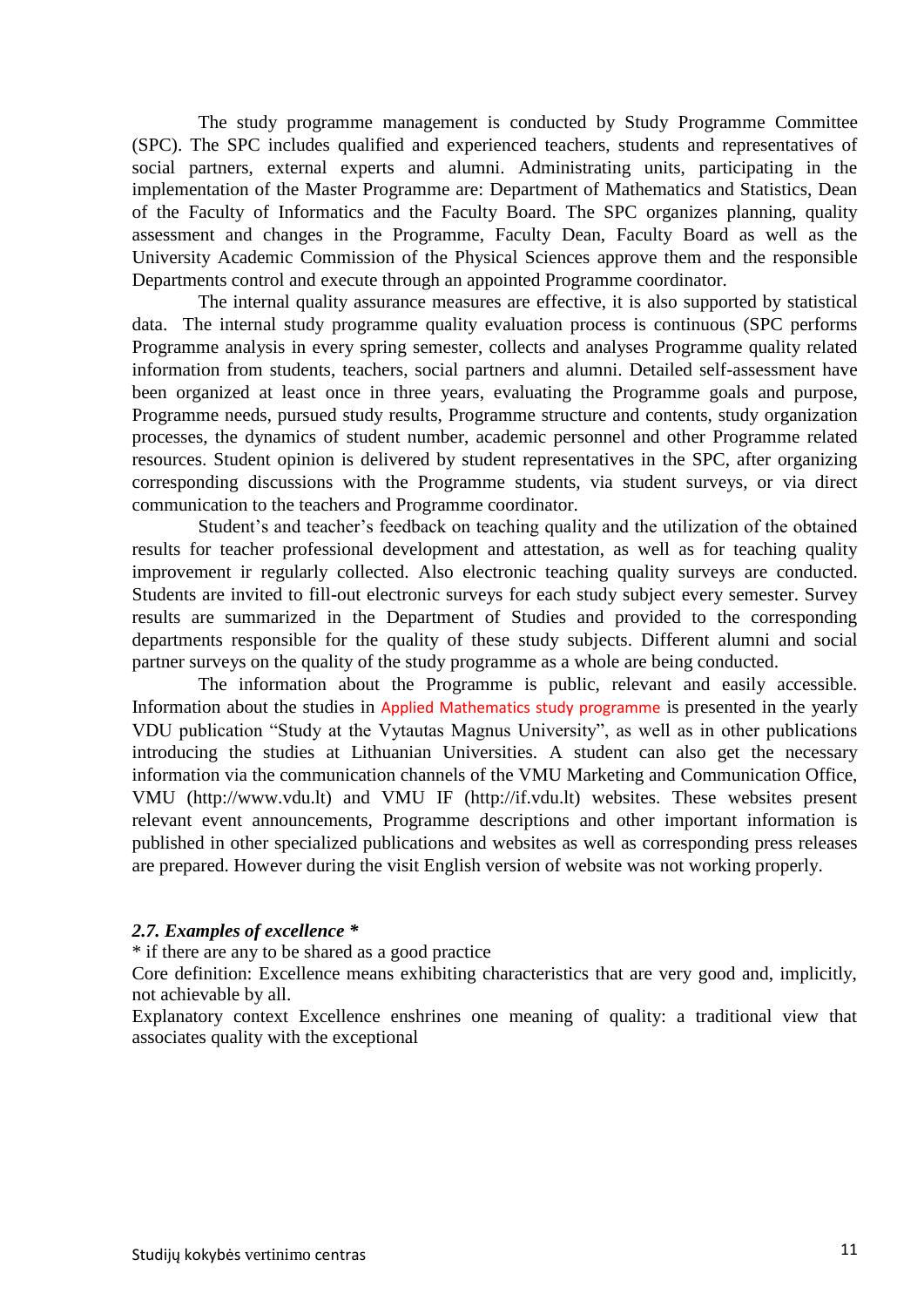### <span id="page-11-0"></span>III. RECOMMENDATIONS\*

- 1. Subjects description need to be more precisely defined in compliance with analysis of curriculum design presented above.
- 2. Efforts should be made to present the inforamtion about possible mobility programmes as clearly as possible.
- 3. The description of the Programme should make clear distinction between learning outcomes gained by core subjects and by elective courses. Such destintion would be valuable for students.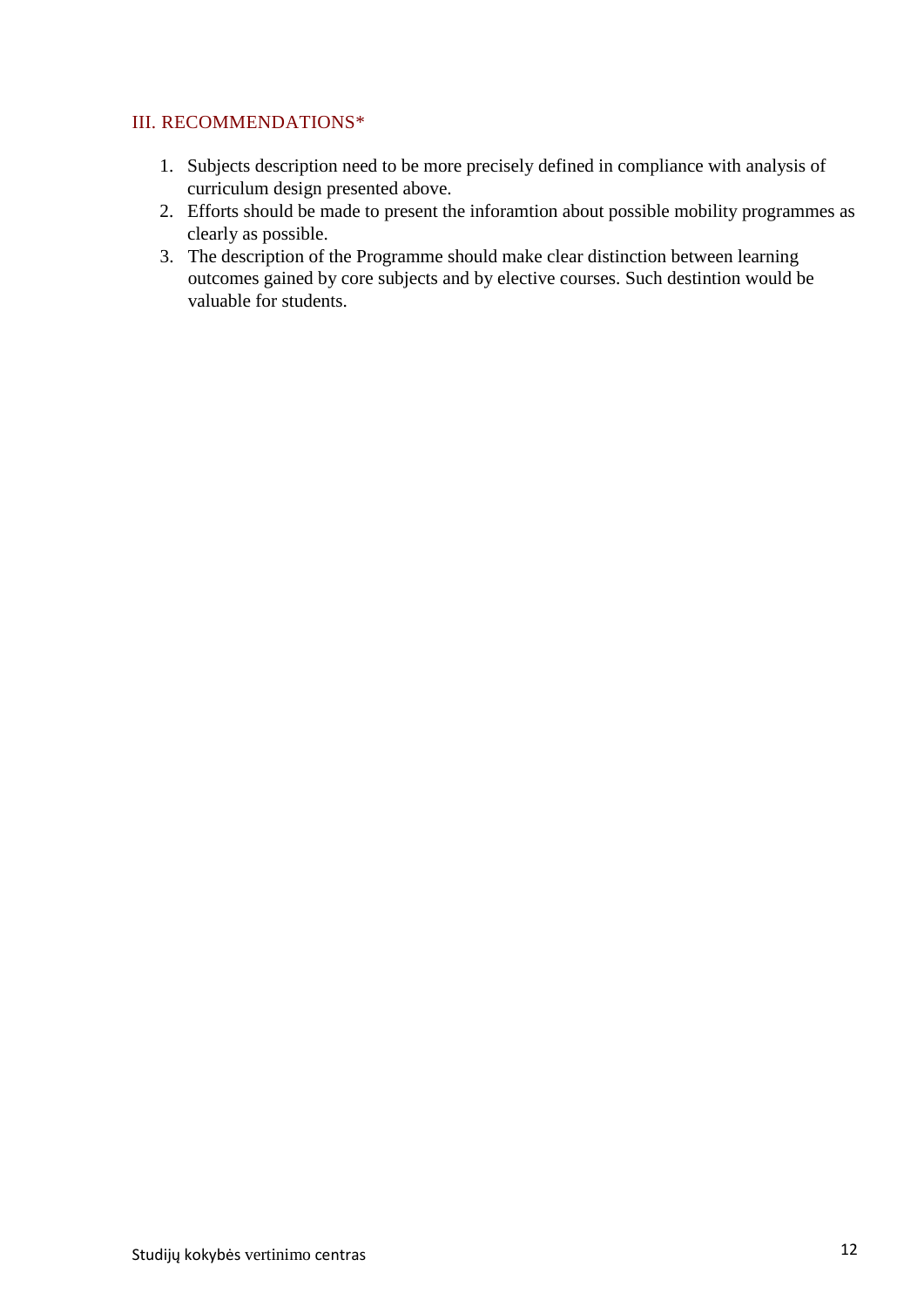#### <span id="page-12-0"></span>IV. SUMMARY

In terms of Programme aims and learning outcomes, European and Lithuanian higher education recommendations, standards and legal requirements are all fulfilled. Learning outcomes are clearly presented in the SER, and are assigned with courses. The needs analysis is convincing.

In terms of Curriculum design, Programme structure and indicated number of credits is appropriate for students to achieve successfully the objectives of the studies. The Programme is designed to meet the demand of professionals with skills in risk and reliability analysis and in data analysis. Subjects of study (modules) are taught in a consistent manner. Alumni representatives reported very good theoretical background and software skills acquired. The part of the curriculum related to the subjects on risk and reliability analysis is unique in the context of similar Master's programmes in Lithuania. However, the Expert Team has discovered some lacks in detailed of subjects, their aims and prerequisites. The frame of subjects description is correct, but the espied lacks in subjects description are necessary to consider and improve in all details. Graduates emphasized needs of more proper examples from real-life to motivate students being interested in theoretical knowledge.

The academic staff is highly qualified and competent: the lecturers are active in the research work and have published many scientific publications and performed some research projects. Academic staff members participate in international conferences, research traineeships, international exchange programs. High percentage of professors and associated professors. Some lecturers do research together with the industrial and academic organizations in the regions. Student research is encouraged by lecturers, which is also a plus.

However, great percentage (37%) of teaching staff are not full time employees at VDU. There is lack of experience in certain topical areas and therefore several study subjects are being taught by part-time teachers from other study or research institutions. 3 very high qualified academic staff members are approaching retirement nearest years and need replacement. Not enough oral exams and presentations are in place; it can lead to a lack of communication skills.

In terms of facilities and learning resources, all teaching workplaces are equipped in appropriate level. Some classrooms are equipped with professional distance learning and conferencing equipment. Software and programming tools used in the learning process are adequate and sufficient. All study subjects are supported by electronic teaching material, either using Moodle environment, or material from e-book and e-textbook collections accessible via VDU library. In addition, VDU being a part of Lithuanian Research Library Consortium has an access e-books and e-textbooks (e.g. Springer EBooks Collections).

In terms of study process and students' performance assessment comprehensive academic and social support is present for students. There is a well-developed internationalization strategy and students mobility statistics, however further improvement is necessary, especially in providing information about mobility programs. Good cooperation and communication with social partners and alumni, and good graduates' employment rate and career possibilities are reported, which is a plus. Students are being successfully encouraged to take part in scientific activities, there are good results of these activities. However, there is a lack of non-traditional teaching methods and everyday usage of IT elements, no consistent usage of Moodle. Studies should be mores oriented to practical work - more group-based and projectbased approach.

In terms of Programme management, quality management structure is defined clearly in the internal documentation of the University. Good cooperation with non-educational partners is present. Close cooperation between students and teachers is a plus. Analysis of QA is supported by statistical data.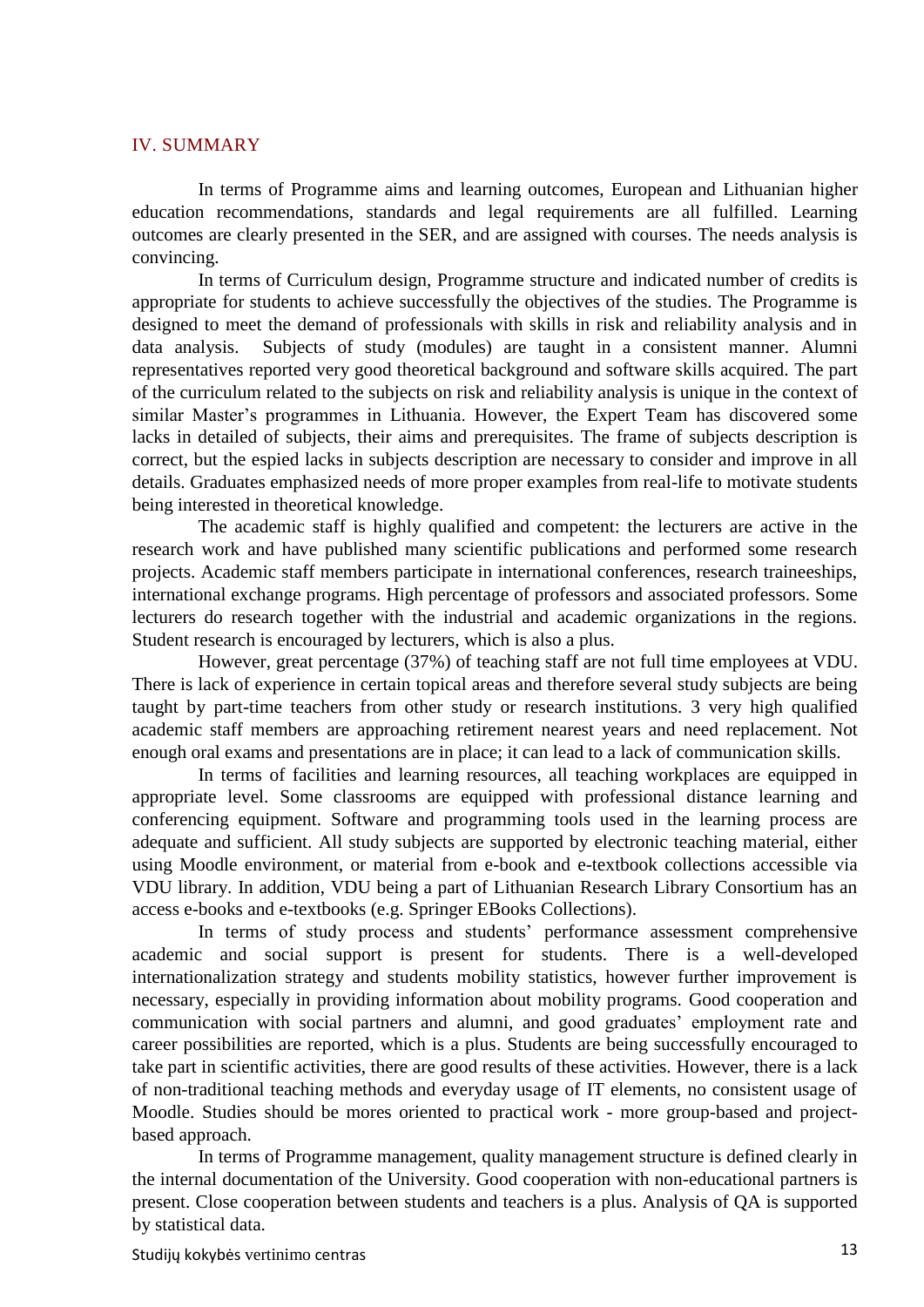## <span id="page-13-0"></span>V. GENERAL ASSESSMENT

The study programme Applied mathematics (state code – 621G12001) at Vytautas Magnus University is given **positive** evaluation.

| No. | <b>Evaluation Area</b>                             | <b>Evaluation of</b><br>an area in<br>points* |
|-----|----------------------------------------------------|-----------------------------------------------|
| 1.  | Programme aims and learning outcomes               |                                               |
| 2.  | Curriculum design                                  |                                               |
| 3.  | Teaching staff                                     |                                               |
| 4.  | Facilities and learning resources                  |                                               |
| 5.  | Study process and students' performance assessment |                                               |
| 6.  | Programme management                               |                                               |
|     | <b>Total:</b>                                      | 19                                            |

*Study programme assessment in points by evaluation areas*.

\*1 (unsatisfactory) - there are essential shortcomings that must be eliminated;

2 (satisfactory) - meets the established minimum requirements, needs improvement;

3 (good) - the field develops systematically, has distinctive features;

4 (very good) - the field is exceptionally good.

| Grupės vadovas: | Prof. Miklós Hoffmann   |
|-----------------|-------------------------|
| Team leader:    |                         |
|                 |                         |
| Grupės nariai:  | Prof. Neda Bokan        |
| Team members:   |                         |
|                 |                         |
|                 | Assoc. Prof. Ants Aasma |
|                 |                         |
|                 | Mr. Marijus Mikalauskas |
|                 |                         |
|                 | Mr. Henrikas Vaickus    |
|                 |                         |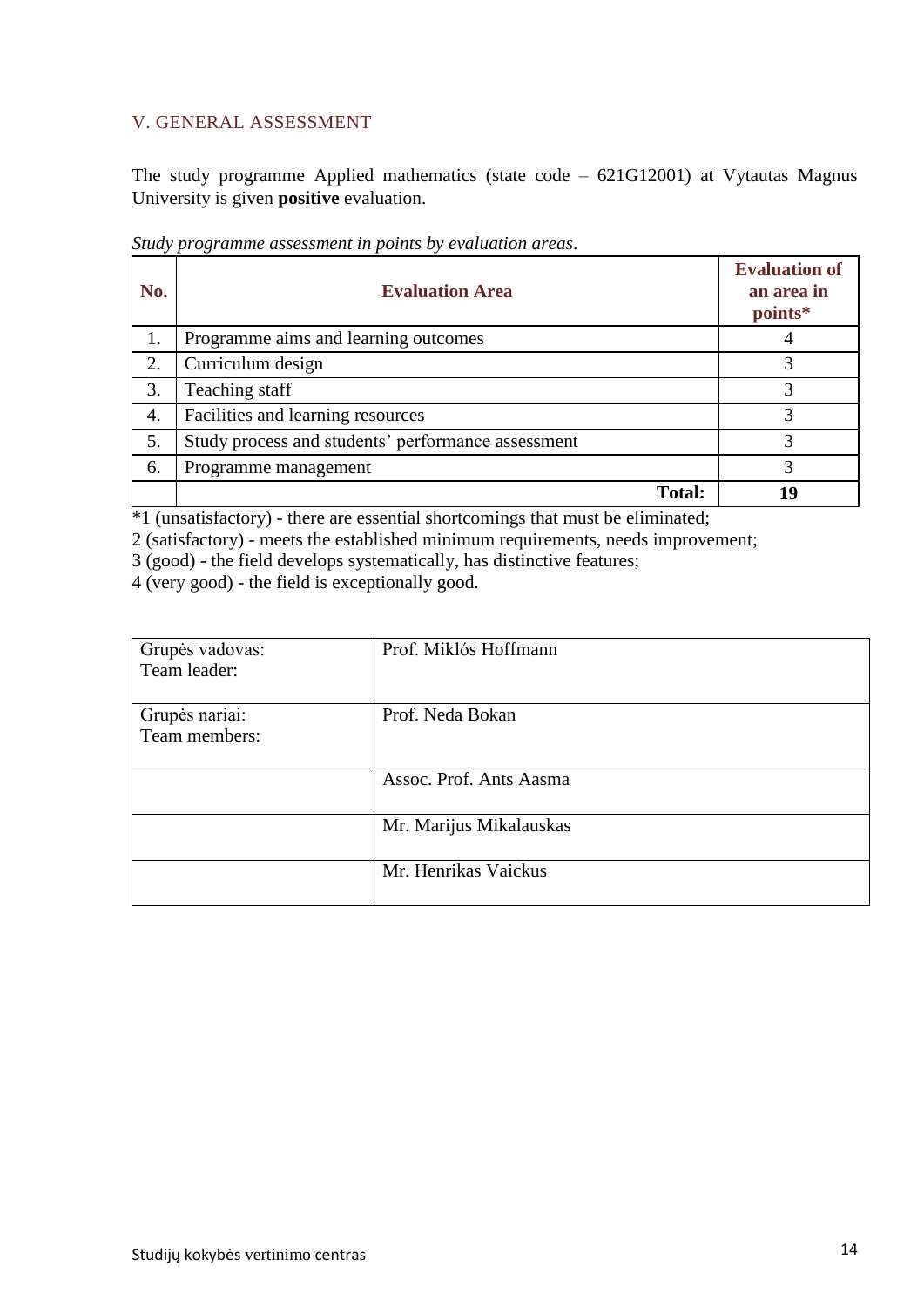#### **Vertimas iš anglų kalbos**

#### **VYTAUTO DIDŽIOJO UNIVERSITETO ANTROSIOS PAKOPOS STUDIJŲ PROGRAMOS**  *TAIKOMOJI MATEMATIKA* **(VALSTYBINIS KODAS - 621G12001) 2017-09-14 EKSPERTINIO VERTINIMO IŠVADŲ NR. SV4-194 IŠRAŠAS**

**<…>**

### **V. APIBENDRINAMASIS ĮVERTINIMAS**

Vytauto Didžiojo universiteto studijų programa *Taikomoji matematika* (valstybinis kodas – 621G12001) vertinama **teigiamai**.

| Eil.<br>Nr. | <b>Vertinimo sritis</b>                          | <b>Srities</b><br>įvertinimas,<br>balais* |
|-------------|--------------------------------------------------|-------------------------------------------|
| 1.          | Programos tikslai ir numatomi studijų rezultatai |                                           |
| 2.          | Programos sandara                                | 3                                         |
| 3.          | Personalas                                       | 3                                         |
| 4.          | Materialieji ištekliai                           | 3                                         |
| 5.          | Studijų eiga ir jos vertinimas                   | 3                                         |
| 6.          | Programos vadyba                                 | 3                                         |
|             | Iš viso:                                         | 19                                        |

\*1 - Nepatenkinamai (yra esminių trūkumų, kuriuos būtina pašalinti)

2 - Patenkinamai (tenkina minimalius reikalavimus, reikia tobulinti)

3 - Gerai (sistemiškai plėtojama sritis, turi savitų bruožų)

4 - Labai gerai (sritis yra išskirtinė)

#### **<…>**

#### **IV. SANTRAUKA**

Kalbant apie programos tikslus ir studijų rezultatus, Europos ir Lietuvos rekomendacijos, standartai ir teisiniai reikalavimai aukštajam mokslui įvykdyti. Studijų rezultatai aiškiai pateikiami SS, priskirti dalykams. Poreikių analizė pagrįsta.

Vertinant programos sandarą, programos struktūra ir nurodytas kreditų skaičius leidžia studentams pasiekti studijų tikslus. Programa sudaryta taip, kad būtų paruošti specialistai, turintys rizikos ir patikimumo analizės bei duomenų analizės įgūdžių. Studijų dalykai (moduliai) dėstomi nuosekliai. Absolventų atstovai nurodė labai geras įgytas teorines žinias ir programinės įrangos naudojimo įgūdžius. Studijų programos dalis, susijusi su rizikos ir patikimumo analize, yra unikali palyginti su analogiškomis magistrantūros programomis Lietuvoje. Tačiau ekspertų grupė nustatė ir keletą dalykų aprašymų, tikslų ir pasirengimo reikalavimų trūkumų. Dalykų aprašymai teisingos formos, bet reikia apsvarstyti ir pašalinti jų trūkumus. Absolventai pabrėžė, kad reikia daugiau tinkamų realaus gyvenimo pavyzdžių, kurie skatintų studentų domėjimąsi teoriją.

Akademinis personalas turi aukšto lygio kvalifikacijas ir yra kompetentingas: dėstytojai aktyviai dalyvauja mokslinių tyrimų veikloje, yra išleidę nemažai mokslinių publikacijų ir atlikę keletą mokslinių tyrimų projektų. Akademinis personalas dalyvauja tarptautinėse konferencijose, mokslinių tyrimų stažuotėse, tarptautinėse mainų programose. Didelė profesorių ir docentų procentinė dalis. Kai kurie dėstytojai atlieka tyrimus kartu su pramonės ir akademinėmis